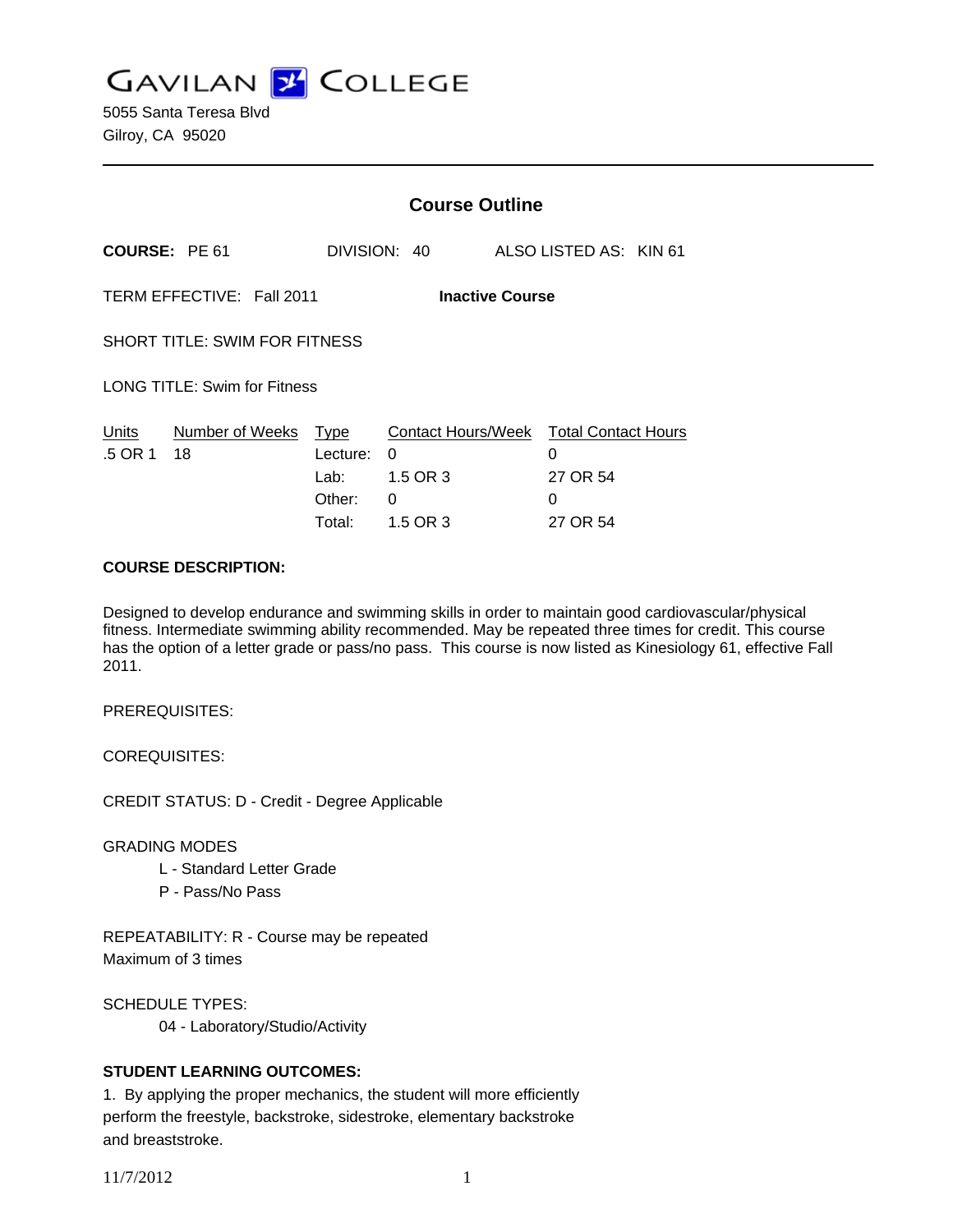ILO: 7, 2, 6 Measure: demonstration 2. The dolphin kick and the flip turn will be practiced in class workouts. ILO: 7, 6, 2, 4 Measure: performance 3. Utilizing the freestyle and two other strokes of their choice, the student will swim nonstop for a period of 30-60 minutes. ILO: 6, 7, 2 Measure: demonstration 4. They will monitor their target heart rate to determine their cardiovascular improvement. ILO: 6, 2, 7, 1 Measure: demonstration 5. Through the development of swimming skills, the student will recognize and value this physical activity which can be performed throughout life. ILO: 6, 1, 7, 4 Measure: class discussion 999999

#### **CONTENT, STUDENT PERFORMANCE OBJECTIVES, OUT-OF-CLASS ASSIGNMENTS**

Inactive Course: 11/08/2010

This course is now listed as Kinesiology 61, effective Fall 2011.

Curriculum Approval Date: 11/26/2007

6.5 - 13 Hours

Course introduction. Information provided on Target Heart Rate and training at your THR as well as the three components of a complete cardiovascular fitness program. Pre-testing of student's fitness level and skill technique. This could include 10 or 20 freestyle for time. Establish individual skill and fitness goals and begin training program.

SPO: Students will calculate their THR. They will be able to explain the three components of a cardiovascular fitness program.

7.5 - 15 Hours

Continue swim for fitness training program. Provide information and have the students experience: the mechanical principles of the freestyle, backstroke, sidestroke, elementary backstroke and breaststroke. Techniques for becoming a more efficient swimmer will be discussed. This will include the head position, stroke pattern, body position, recovery and the kick. A variety of training methods; which could include speed workouts, intervals, ladder workouts, group workouts, kicks/pulls, distance workouts, sets and partner swim will be introduced. Midterm, which may include a 30 minute swim, 20 freestyle for time, and/or retesting.

SPO: Students will demonstrate the freestyle, backstroke, sidestroke, elementary backstroke and breaststroke. They will make adjustments in their technique in order to become a more efficient swimmer.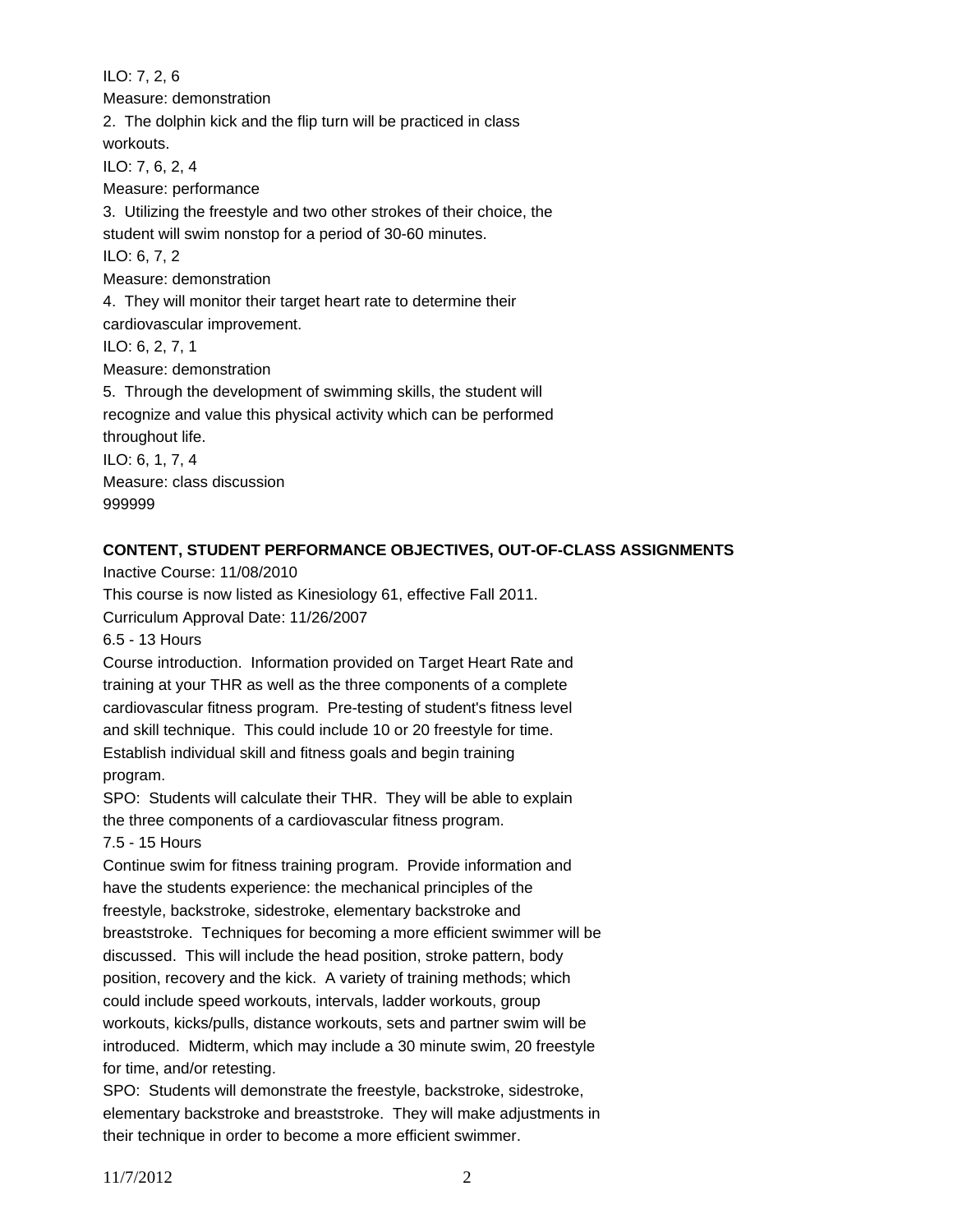## 12 - 24 Hours

The guidelines for a circle swim will be presented. Continue working on cardiovascular fitness program. The techniques for the flip turn and the dolphin kick will be introduced. Workouts completed earlier in the class could be re-introduced. Refinement of stroke/s will continue. Post-testing to determine improvement levels. SPO: A flip turn and the dolphin kick will be demonstrated by the students. They will be able to execute a circle swim. Students will participate in a variety of workouts and monitor their THR to determine their training level.

2 Hours

Practical Final.

Students who repeat the class will have the opportunity to improve their technique and conditioning level. The student's skills or proficiencies will be enhanced by supervised repetition and practice.

## **METHODS OF INSTRUCTION:**

Demonstrations, small group interaction.

# **METHODS OF EVALUATION:**

The types of writing assignments required: Other: PARTICIPATION The problem-solving assignments required: None The types of skill demonstrations required: None The types of objective examinations used in the course: None Other category: None The basis for assigning students grades in the course: Writing assignments: 0% - 0% Problem-solving demonstrations: 0% - 0% Skill demonstrations: 0% - 0% Objective examinations: 0% - 0% Other methods of evaluation: 0% - 0%

# **REPRESENTATIVE TEXTBOOKS:**

## **ARTICULATION and CERTIFICATE INFORMATION**

 Associate Degree: GAV E1, effective 200830 CSU GE: CSU E1, effective 200830 IGETC: CSU TRANSFER: Transferable CSU, effective 200830 UC TRANSFER: